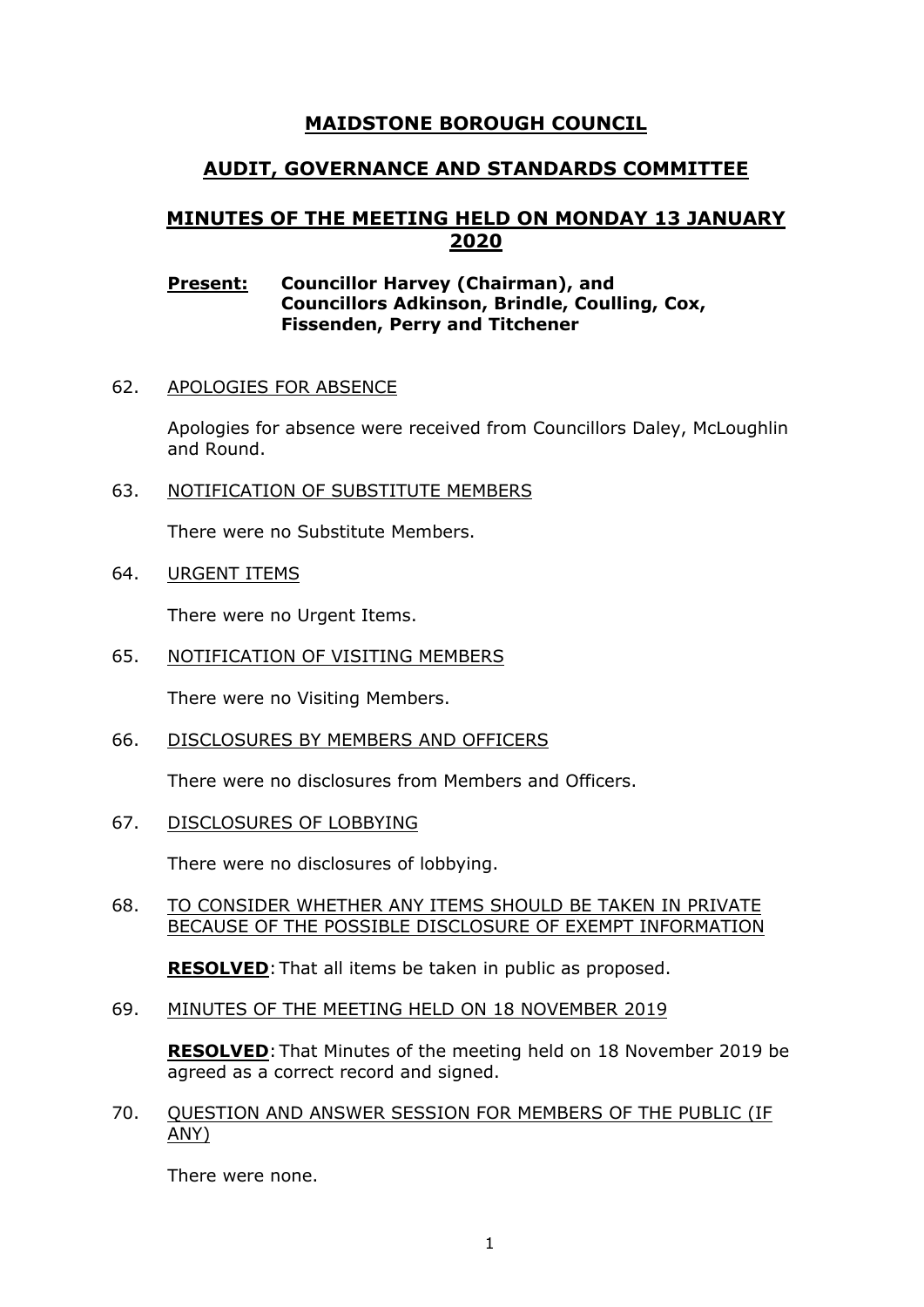# 71. COMMITTEE WORK PROGRAMME 2019/20

**RESOLVED:** That the Work Programme 2019/20 be noted.

### 72. HOUSING BENEFIT GRANT CLAIM

The Business Support Manager presented the report on the outcome of the Housing Benefit Grant Claim audit undertaken by Grant Thornton to certify the Housing Benefit Subsidy Claim for 2018-19.

The Housing Benefits team carried out over 56,000 assessments covering over £45.5m. Four errors were found in initial testing, which resulted in a further 200 cases being tested. In carrying out the audit the auditors found a 99.91% accuracy rate, with errors causing a net effect of no overall change to the value to the Council.

In response to the auditor's findings the Housing Benefits team were undertaking a review of all the errors identified and reviewing all similar cases for the 2019/20 grant claim.

In response to questions it was noted that although the report set out 4 errors found in 40 Housing Benefit claims this was not a 10% error rate but much lower as there were many interactions on each case. The majority of errors were figures being transposed. The Committee requested that a note clarifying the error rate calculation be included in future reports.

### **RESOLVED**:That

- 1. The findings of the Housing Benefit Grant Claim Audit undertaken by Grant Thornton be noted; and
- 2. The action plan proposed by the Revenues and Benefits Shared Service to address errors identified through the audit process be noted.

### 73. GDPR ACTION PLAN UPDATE

The Policy and Information Manager introduced the report providing an update on progress against the General Data Protection Regulations (GDPR) action plan. The report also provided the Committee with the Information Commissioner's (ICO) report 'GDPR – one year on'.

The ICO believed that regulations and work on awareness had seen an increased awareness for individuals and businesses regarding rights. This had resulted in an increase in contact from individuals to businesses regarding their rights, and this was something the Council had also experienced.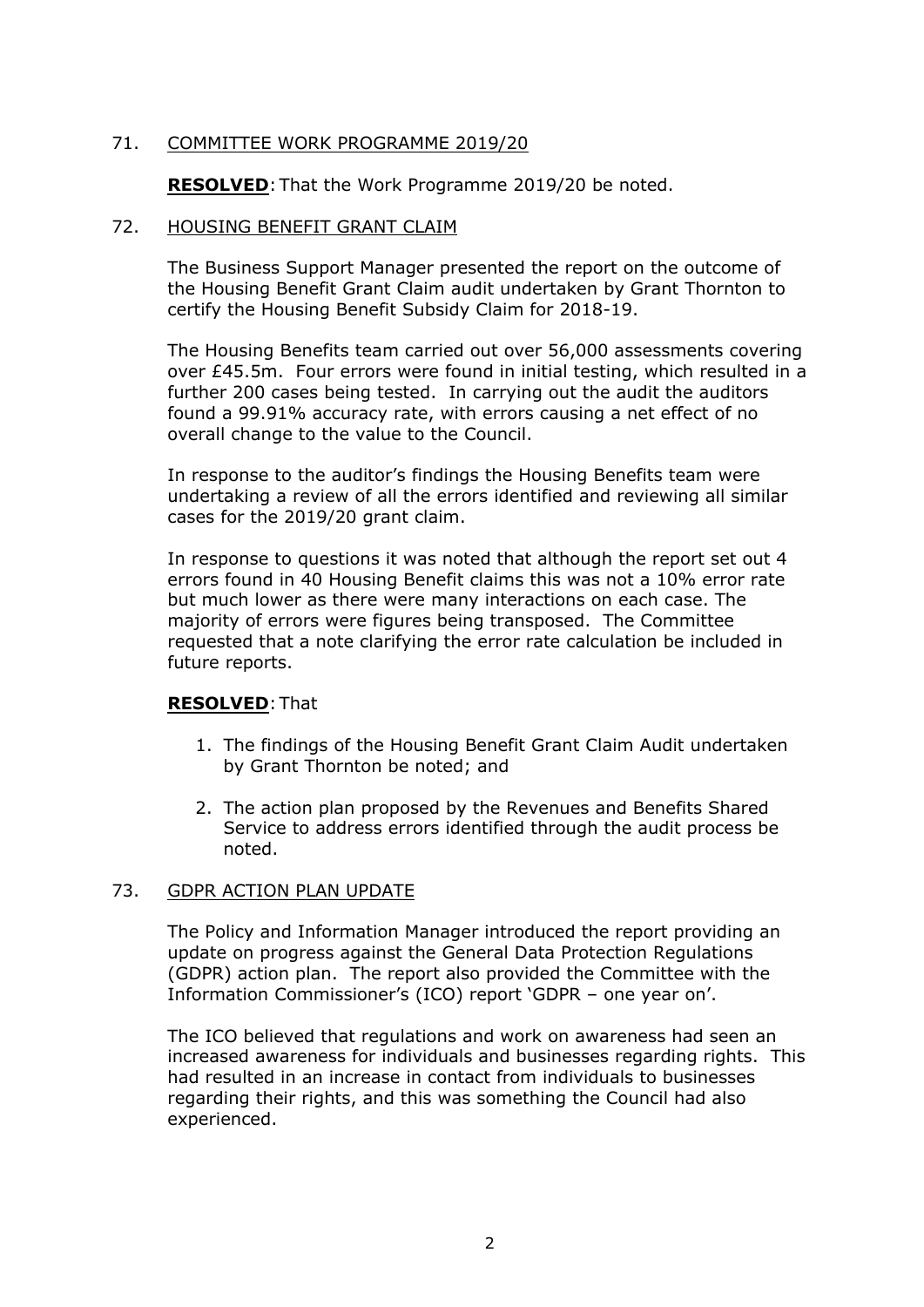The ICO set seven regulatory priorities for the year ahead, including cyber security, children's privacy, political campaigns and surveillance – all of which were particularly relevant to the Council.

Paragraph 2.6 set out examples where notices of intent had been issued by the ICO, and a further case example, resulting in a £275k fine for a business, was circulated to the committee – this had been due to poor storage of documents and them being left open to damage.

The updated plan was set out in Appendix 1. Whilst the work on a record of processing activities and on CCTV had been completed the work on the Council's information asset register remained outstanding. This was due to this piece of work being deprioritised with pressures and staffing changes within the team.

In response to questions from the Committee they were informed that the Information Management Group, which covered more than GDPR, met quarterly with the next meeting to be held on 28 January 2020. The CCTV review had been completed and the Information Management Group were overseeing the recommendations from that review.

Protection of addresses was an important issue to avoid action from the ICO. The action plan set out the action on information audits which had been completed; they included a thorough review of process and considered safeguarding actions for address data. The Council did experience data breaches, as any organisation dealing with the same amount of data would, but staff took immediate action if a data breach occurred. On occasions the Council had self-reported to the ICO, but no further action was taken.

The Committee requested clarification on the Data Protection assessment process for ICT projects. Initially projects considered whether there were any data protection implications and if there were the project was required to complete a Data Protection Impact Assessment. This would include considerations of security of data in the ICT environment for the project. It was also noted that ICT project management was included in the draft 2020/21 audit plan.

There was recognition from the Committee on the importance of GDPR in political campaigning and they requested guidance on the issue. National guidance was already in place and the Policy and Information Manager undertook to circulate this to Members.

Questions were asked about parishes retaining information, particularly on planning applications, and the Committee were informed that parishes needed to be clear on why they were holding it, to be secure in the storage of it and follow retention schedules and guidance.

**RESOLVED**: That the progress of the implementation of the General Data Protection Regulations be noted.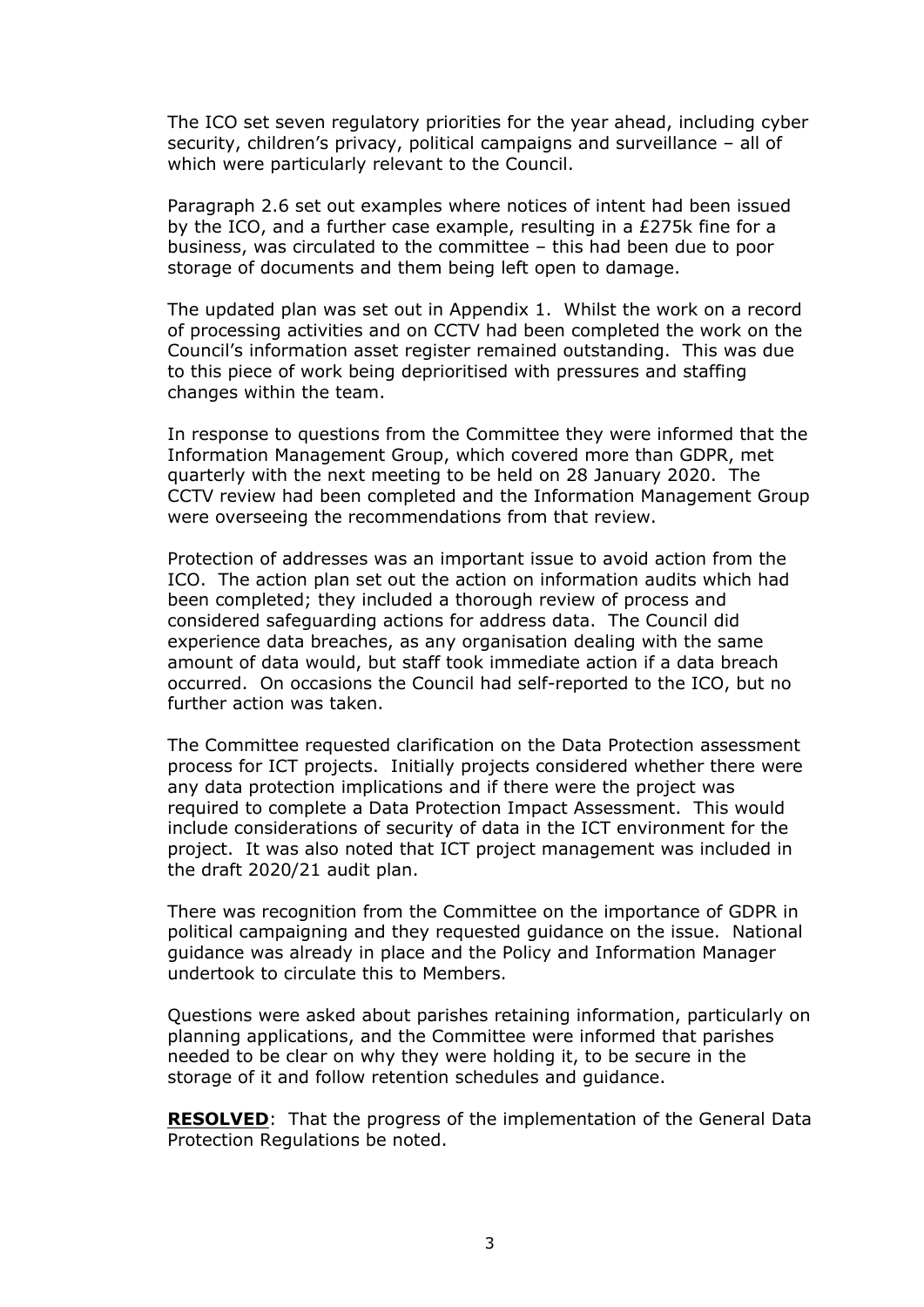### 74. ANNUAL GOVERNANCE STATEMENT UPDATE

The Head of Policy, Communications and Governance presented the report on the Annual Governance Statement which provided an update on the Action Plan for 2019-20 that had been approved by the Committee in July.

The Committee asked whether the online learning training modules for staff on gifts and hospitality applied to Members. They were informed that the training material could be made available to Members and if the Committee wanted more training it would be considered.

**RESOLVED**:That the Annual Governance Statement Report be noted.

## 75. AUDIT - DECLARATIONS OF INTEREST - UPDATE

The Principal Solicitor (Contentious and Corporate Governance) presented the report which arose following a review of Member and officer interests and gifts and hospitality declarations. All Member Disclosable Pecuniary Interest returns were received by November 2019 and had been published on the Council's website.

Related party transaction forms were required by the end of April each year for the previous financial year and are part of the audit process. These had been chased and there was a process of reminders and escalation. Guidance and reminders had also been sent on gifts and hospitality.

Officers were required to submit biannual returns in addition to those for new employees. Guidance and a form had been created and an online process was being developed. Wider Leadership Team and Unit Managers had been updated and a team talk was delivered in December 19.

The Committee highlighted that some officer roles were more sensitive than others and were reassured that updates to declarations of interests were required by all officers as and when they happened in addition to the biannual process. The Committee were also informed that the response for not reporting an interest was an employment process and would be considered appropriately depending on the circumstances. There were some concerns raised about the need for heightened reporting of interests given the extensive capital programme and procurement activity planned.

**RESOLVED**: That the actions implemented to address the recommendations of the audit exercise relating to Member and officer declarations of interest be noted.

### 76. ANNUAL RISK MANAGEMENT REPORT

The Audit Manager introduced the Annual Risk Management report setting out the details of how risk management processes were working across the Council. The purpose of the report was to provide the Committee assurance that risk management was effective and risks were being managed and monitored appropriately.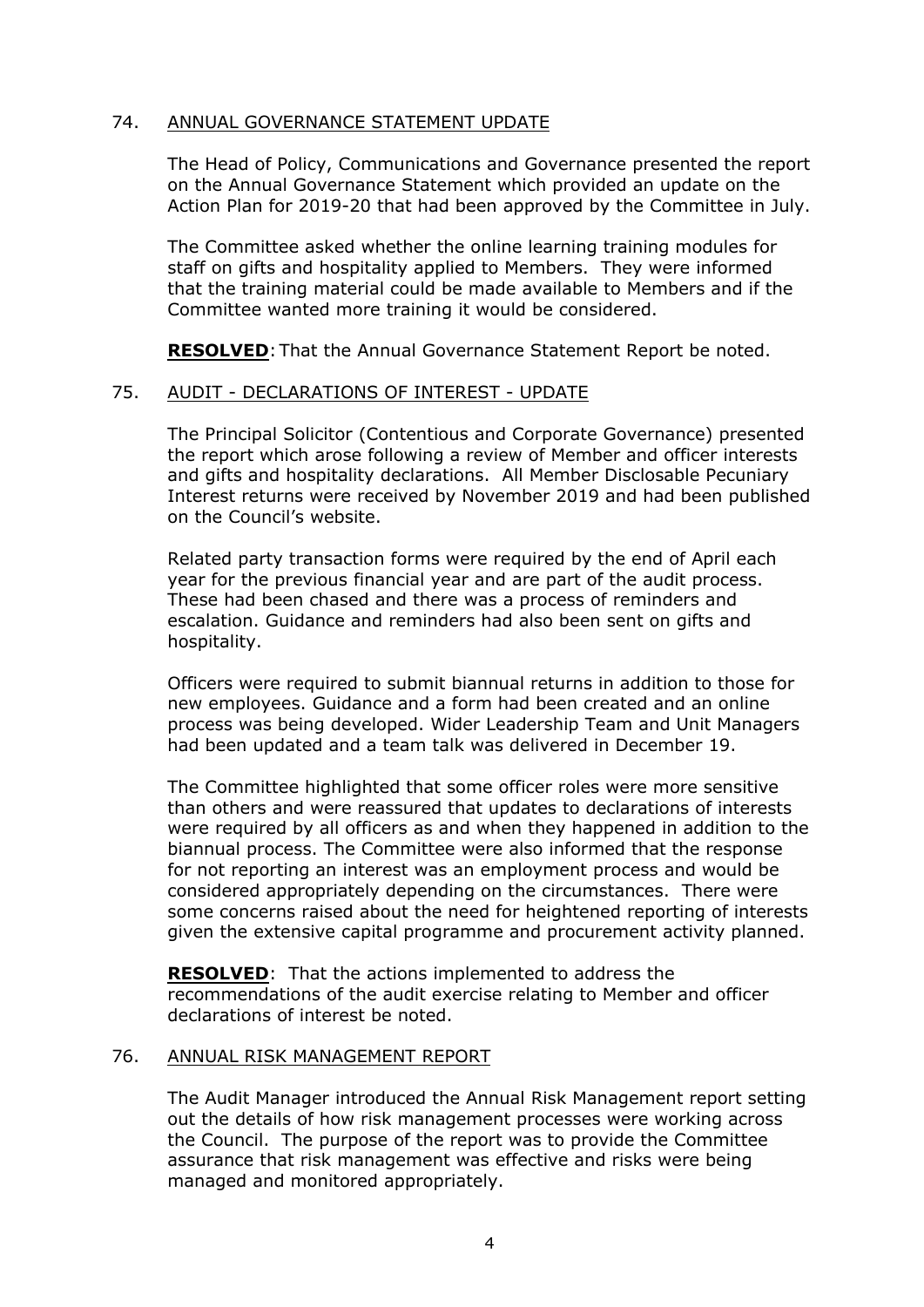The report set out an overview of the Risk Management process used by the Council, which was refreshed in early 2019, with a revised risk management framework adopted by Policy and Resources Committee in April 2019. The report also set out he Council's risk profile of its risk register. It was highlighted that the overall number of risks had remained fairly static although risk scores had changed. An updated risk table was circulated to the Committee which included updated scores for project failure and housing pressures, both now scored as 12.

The Audit Partnership was investigating replacing its spreadsheet system with a risk management system in order to improve reporting.

**RESOLVED**:That the Risk Management Annual Report be noted.

#### 77. COUNTER FRAUD & CORRUPTION POLICY

The Head of Audit Partnership presented the report setting out a refresh of the Counter Fraud and Corruption Policy. The policy had originally been agreed in January 2018 with a provision for review in two years. The document had been reviewed, with minor textual amendments and one substantive change to the 'Further Advice and Support' section of the guidance for those who become involved in an investigation.

The Committee considered the wording in paragraph 17 of the policy and felt that the wording should be made clearer for a presumption of action being taken and amended the wording to "…will, unless there are exceptional circumstances, result in disciplinary action."

**RESOLVED**:That the Policy and Resources Committee be recommended to approve the Counter Fraud and Corruption Policy, subject to the word 'may' being replaced with 'will, unless there are exceptional circumstances,' in paragraph 17 of the policy.

#### 78. ANTI-MONEY LAUNDERING POLICY AND GUIDANCE

The Finance Manager set out the report updating the Committee on the Council's Anti-Money Laundering Policy. The previous policy had been drafted in 2014 and needed updating in line with the Money Laundering Regulations 2017. The key change was the need for further due diligence checks on higher risk customers. The report also set out that the nominated Money Laundering Reporting Officer (MLRO) was the Director of Finance and Business Improvement.

The Committee raised concerns about the level of responsibility put on to front line staff to report money laundering. Assurance was given that the employees most likely to have to report money laundering, those handling incoming cash receipts, would have the training necessary to equip them appropriately. Once reported to the MLRO further work and investigation would be required before it was reported externally.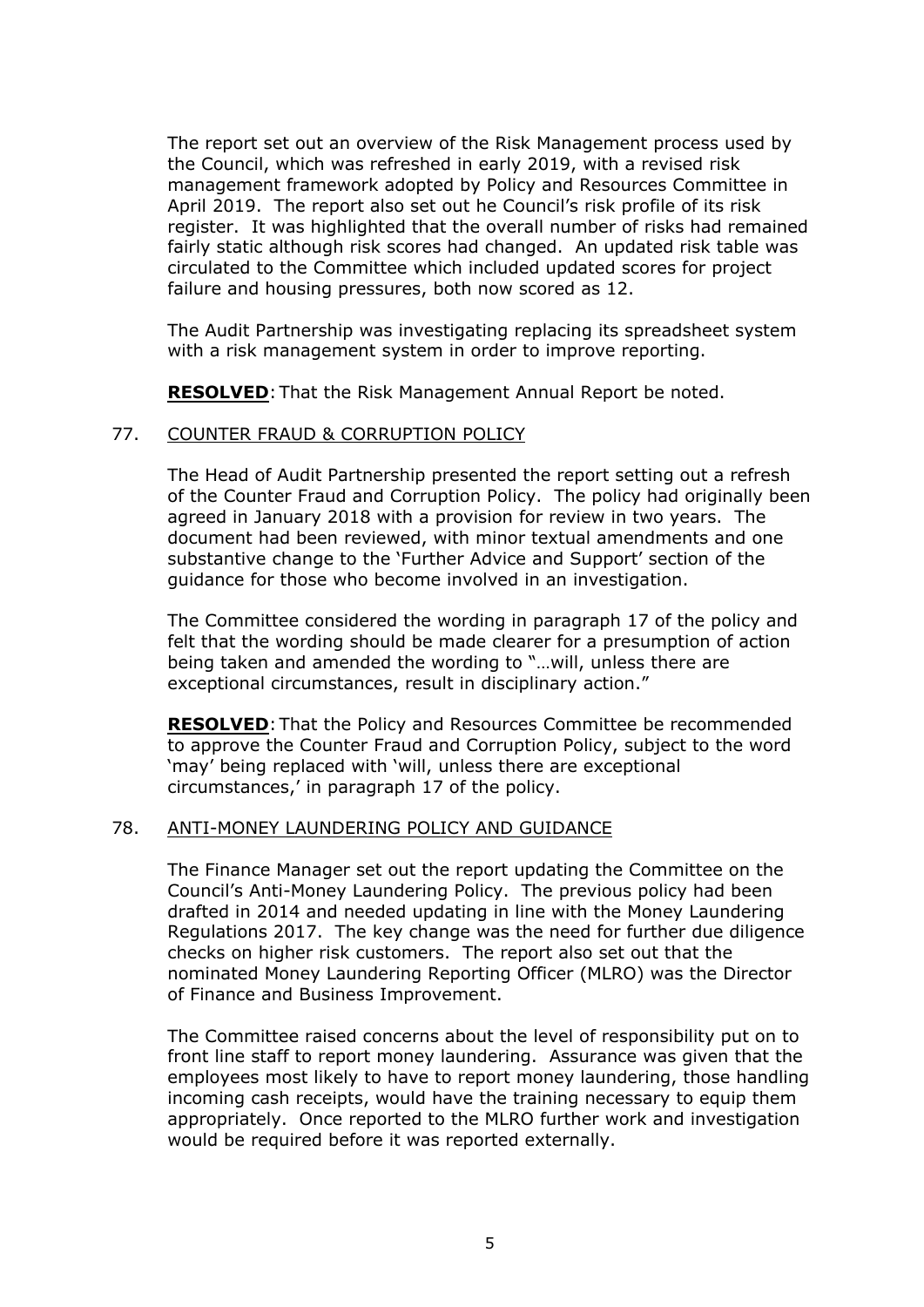The quantum of cash payments set out in 4.1 of the policy, those that should not be accepted, was debated by the Committee. The stated amount of £10,000 was queried as being too high. It was noted that this amount was set out in the CIPFA guidance and that some customers paid for their Council Tax in cash. It was also suggested that a register should be kept of those making large cash payments and investigated.

Further, several minor amendments and corrections to the text were suggested. The Committee therefore considered that it was appropriate to bring the policy back to a later committee meeting so the minor amendments could be properly made. There was no risk in this action as the current Anti-Money Laundering policy was still in place.

**RESOLVED**: That the report be deferred to a later committee to allow minor amendments to be made.

**Note:** Councillor Perry left the meeting after consideration of this item.

## 79. TREASURY MANAGEMENT, INVESTMENT AND CAPITAL STRATEGIES 2020/21

The Finance Manager presented the report on the draft Treasury Management Strategy, Investment Strategy and Capital Strategy for 2020/21. CIPFA had revised the Prudential Code, such that the Council's Investment and Capital Strategies now need to be approved alongside the Treasury Management Strategy.

The Treasury Management Strategy was concerned with ensuring enough cash was available for the Council's day to day running, whereas the other strategies focussed on non-treasury investments, risks and funding.

The Council's approach was still to run down balances to fund the capital programme. It had entered into a borrowing position utilising an alternative option to the Public Works Loan Board, given the increase in PWLB rates last year. Borrowing was being kept to the short term for the time being but this would remain under review. A total borrowing requirement of £53.1m over three years was expected.

The Investment strategy had been updated with the service loan to Cobtree of £330k. The Capital Strategy had been updated to include the current capital programme, but it was noted that this was subject to approval by Policy and Resources on 22 January 2020.

The Committee reflected on the briefing on borrowing they had received prior to the meeting and indicated how useful it had been. The Committee stressed its support for borrowing in principle and wanted officers to consider the time value of money in decisions on whether to borrow early. Officers responded that interest rates and borrowing options were kept under review and that previous reports on capital purchases had included the time value of money.